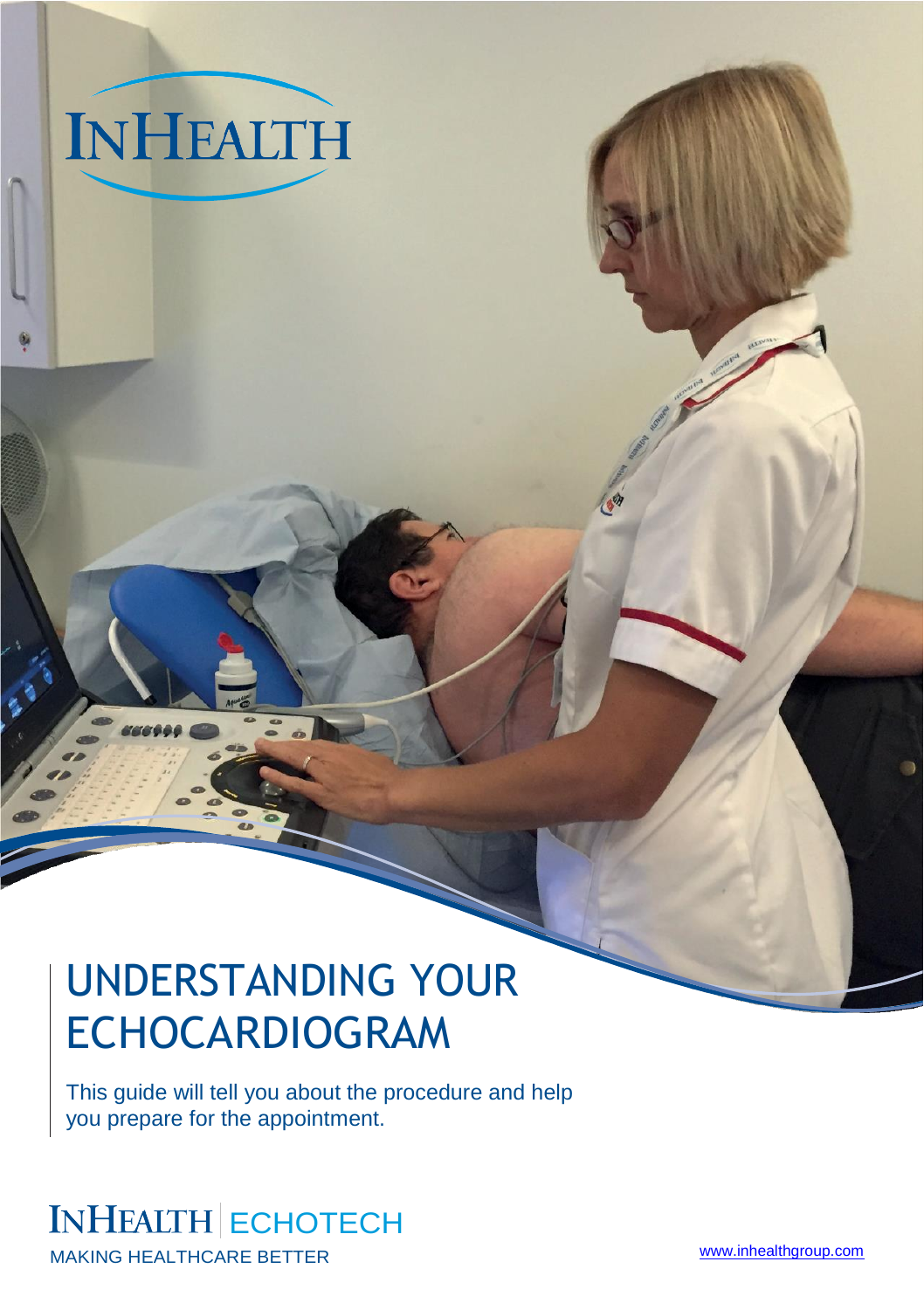# What is an Echocardiogram?

An Echocardiogram, also known as an Echo, is an ultrasound scan of the heart which is used to assess both its structure and function and is carried out by specially trained Cardiac Physiologists. An Echo uses ultrasound waves to produce images of the heart on a screen; the same technology used for performing pregnancy scans on unborn babies. The Echo Report produced by the Cardiac Physiologist allows your doctor to evaluate and monitor your heart's health.

# Why am I having an Echo?

Your Doctor may have requested you have an echo for any of the following reasons:

- If you are breathless or complain of certain symptoms during exertion
- To look for the cause of a heart murmur
- To check the size of the heart chambers
- To check for fluid around the heart
- To check that the muscles of the heart are the right thickness and are pumping correctly

# Are there any side effects?

No – an echocardiogram is generally painless and harmless. However, some patients may find it slightly uncomfortable due to the positioning of the probe on the chest.

#### Before your Appointment

You do not need to make any special preparations for your echocardiogram. You may eat and drink normally before and after the test.

Continue to take your usual medication but do bring a list as the Physiologist may need to know what medication you are taking. Some medications may affect the normal rhythm of the heart and our clinicians need to be aware of this when looking at your results.

Please ensure that you have your height and weight measurements available for your appointment.

If you have any questions or need advice, please contact us on **0333 202 3186**.

#### Additional support

If you need help because you speak a different language, or you would like a friend, relative or carer to come with you, please let us know when you book your appointment.

If you need us to provide a chaperone, or require a **clinician of a particular gender**, please call us to arrange a suitable appointment.

IN HEALTP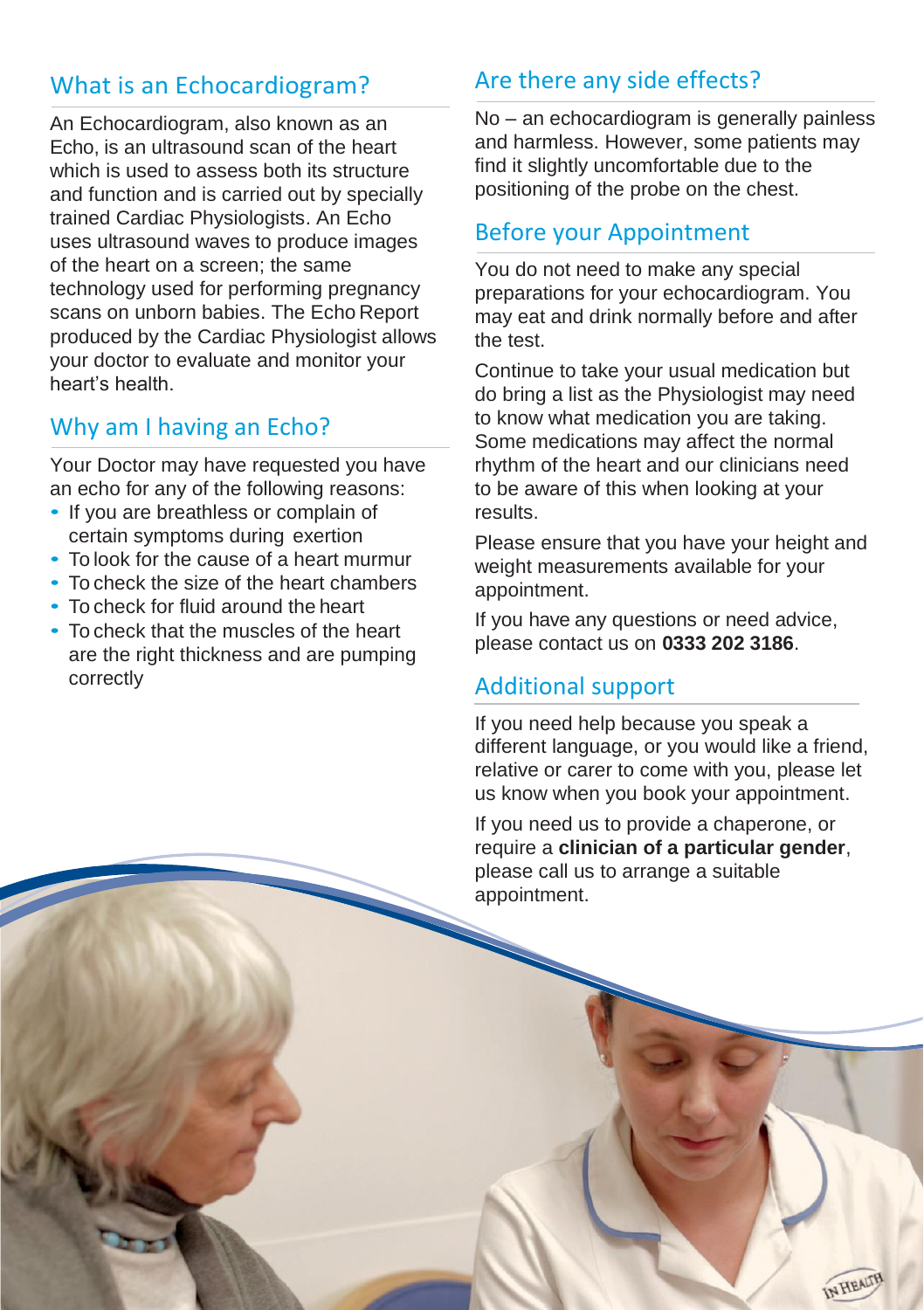# Covid related precautions

Please see the location map for required arrival instructions for your appointment. All patients and visitors attending InHealth appointments are required to wear a face covering.

Where possible please come alone to your appointment, as healthcare premises will not have facilities for relatives or friends. When you arrive one of our staff will escort you into the Echo room and explain the procedure to you. You will be asked to remove your clothing from the waist up and women will be offered a paper cover to wear throughout the procedure.

#### The Examination

Your examination will be performed with you lying on a couch on your left-hand side. The Cardiac Physiologist will assist you in getting onto the couch if you need help.

The Cardiac Physiologist will then attach 3 self-adhesive electrodes to your chest and apply ultrasound gel to a device called a transducer. This sends and receives the harmless ultrasound waves. The gel allows the ultrasound beam to travel through your chest wall so that it is possible to see the heart.

The transducer will be pressed against your skin with a moderate pressure to facilitate the transmission of the ultrasound waves. This can be uncomfortable but should not be painful.

The Cardiac Physiologist will acquire ultrasound images and audio recordings by moving the transducer around the chest, stomach and neck. During recording you may be asked to change position or hold your breath so that the best quality images can be obtained.

#### How long will it take?

An echocardiogram will usually take between 15 and 30 minutes. In some circumstances, a more detailed scan may be needed which may take up to 45 minutes.

# When will I get the results?

The Doctor who requested your echocardiogram will receive the report and images of your echo within 5 working days Please note that the Physiologist with you on the day will be unable to discuss your results with you. Please telephone your surgery to confirm that the Doctor has received your results before arranging an appointment, unless the Doctor has made different arrangements with you.

# Giving your consent for the procedure

The information in this leaflet gives you an idea of what is involved in your echocardiogram. Before any medical procedure can be performed, the healthcare professional carrying out the procedure will let you know what to expect. It is your right to be given all the information you need to make an informed choice about whether you want to go through with the procedure or not. Please feel free to ask any questions.

You only need to agree to this examination verbally.

# Complaints Procedure

We take pride in the standard of service which we offer at InHealth. If you do have reason to complain, however, we take your comments seriously and a full complaints procedure is available upon request. Please ask a member of staff at the Centre who will be able to provide you with a copy.